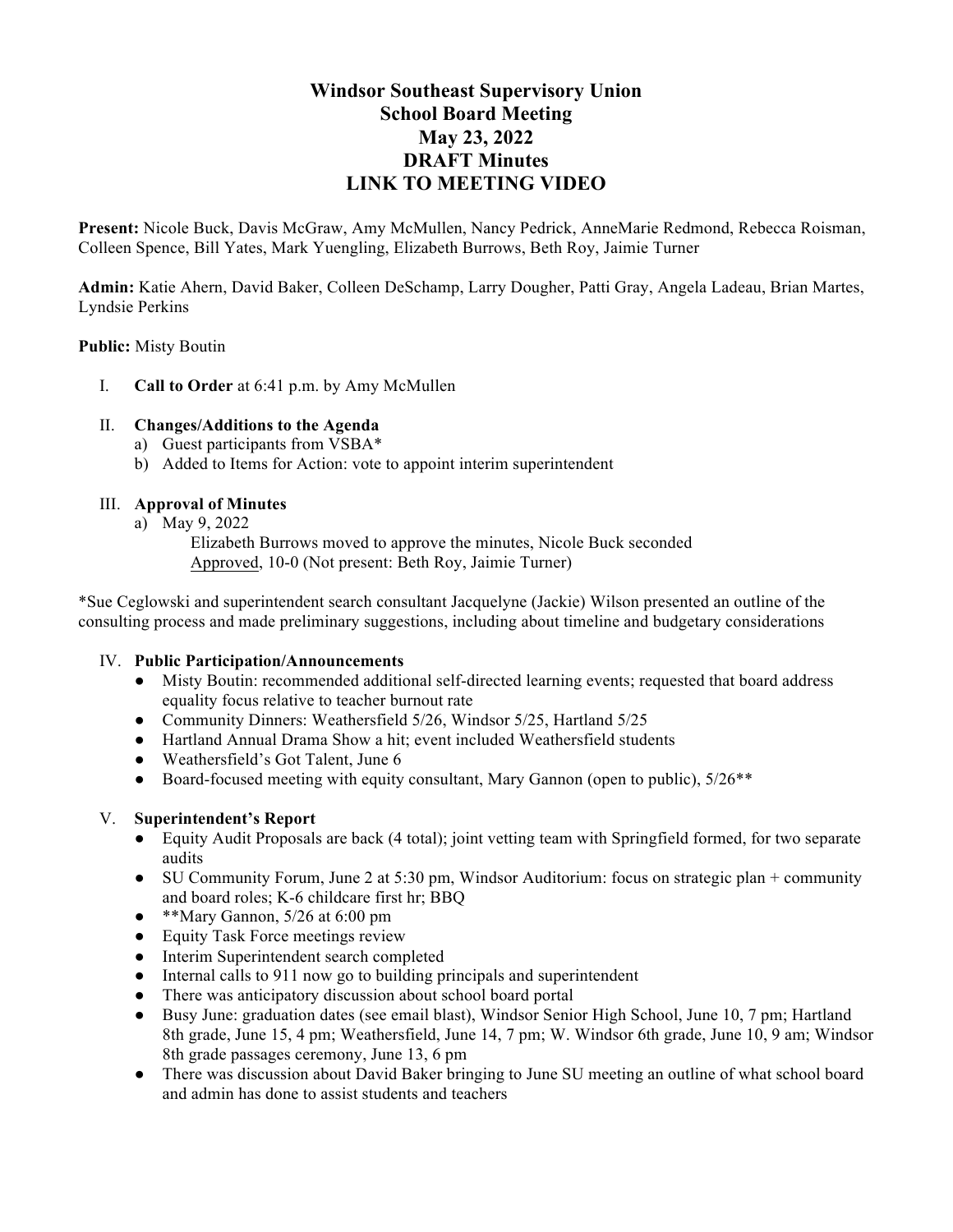#### VI. **Items for Discussion**

- a) Hiring Policy: to be worked into an employment policy with sub-policies including hiring, supervision, exit interview, option for review
- b) Policies:
	- 1) C28 (added to chat): transgender and gender-noncomforming students, first reading (template from VSBA); David Baker will request clarification from VSBA; there was discussion about parental notification relative to age of student; more research needed
	- 2) C14 (required) Policy on Section 504 and ADA Grievance Protocol for Students and Staff; two readings, March & April; added to Item for Action (here):

With a correction in the language and the following change in step 3—that "he/she" be replaced with "they,":

Elizabeth Burrows moved to adopt the revised policy; Colleen Spence seconded Approved 12-0

3) C8 privacy rights (in chat): first reading; will be on next agenda for second reading

c) Curriculum Updates

Slide presentation: WSESU CIA Team Report, May 2022, presented by Angie Ladeau, Brittany Preston, Patti Gray: differential professional learning, frontline, MTSS model, curriculum update, data update, grants progress report, other CIA work (ELL, mentoring program); CIA Team contact info on last slide

d) Summer Academy, 2022

Slide presentation: Fun in the Sun, presented by Katie Ahern: staffing, budget, dates, expectations of participants, sustainability of program; the board discussed optimizing program for diversity and access

e) Update on Equity Proposals Committee, Equity Discussion Meetings, Community Forums and VSBA Superintendent Search: completed during Superintendent's Report

## VII. **Items for Action**

a) Amy McMullen called for a motion to appoint an Interim Superintendent (thanked all participants who demonstrated teamwork during the process)

Nicole Buck moved to appoint Christine Bourne, Bill Yates seconded Approved, 12-0

#### VIII.**Setting the Next Agenda, June 27**

- Hiring/employment policy; there will be an example
- School-board portal presented by Larry Dougher
- More in-depth conversation on transgender/gender-nonconforming policy
- Another reading of pupil privacy policy

#### IX. **Executive Session (VSA.T11 Section 313)** not needed

## X. **Adjournment**

Nicole Buck moved to adjourn, Colleen Spence seconded Approved 12-0 Meeting adjourned at 9:44 p.m.

Respectfully submitted,

Rachel Navaro